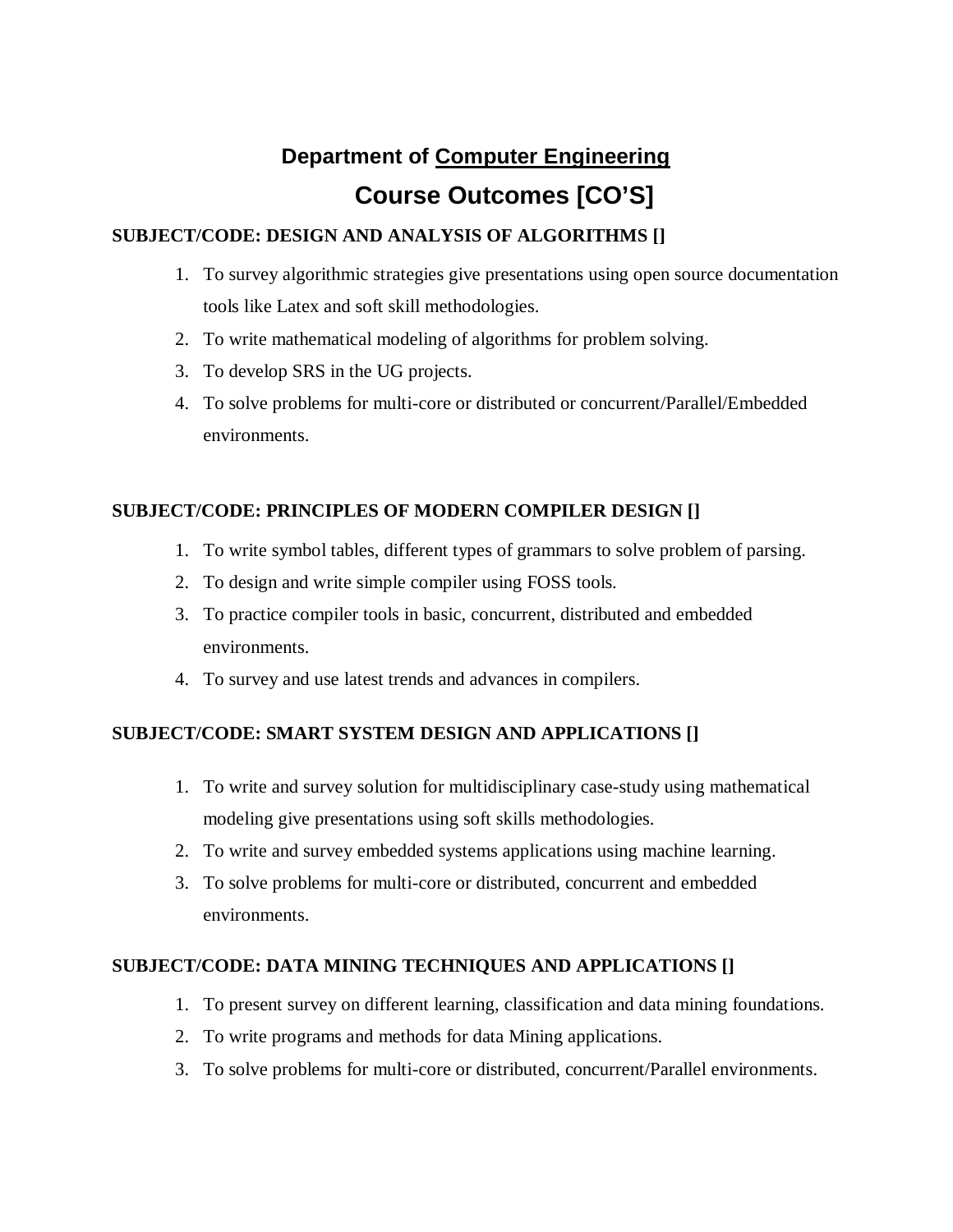## **SUBJECT/CODE: PERVASIVE COMPUTING []**

- 1. To present a survey on pervasive computing building blocks.
- 2. To create presentations using pervasive computing techniques and devices.
- 3. To solve problems for multi-core or distributed, concurrent/Parallel environments.

# **SUBJECT/CODE: COMPUTER LABORATORY-I []**

- 1. To write efficient mathematical design, analysis and testing of algorithmic assignments.
- 2. To debug and demonstrate the Testing of functioning using Software Engineering for OO-programming.
- 3. To write programs using advanced FOSS tools and technologies.
- 4. To write test case using multi-core or distributed, concurrent/Parallel environments.

# **SUBJECT/CODE: COMPUTER LABORATORY-II []**

- 1. To write mathematical modeling for problem solving.
- 2. To write programs for smart devices using FOSS Tools.
- 3. To write Programs for gami\_cations.
- 4. To write test cases to solve problems for pervasiveness, embedded security and NLP applications.
- 5. To write test cases for multi-core or distributed, concurrent/Parallel environments.

## **SUBJECT/CODE: PROJECT []**

- 1. To write problem solutions in projects using mathematical modeling, using FOSS programming tools and devices or commercial tools.
- 2. To write SRS and other software engineering documents in the project report using mathematical models developed and NP-Hard analysis.
- 3. To write test cases using multi-core, distributed, embedded, concurrent/Parallel environments;
- 4. To write a conference paper.
- 5. To practice presentation, communication and team-work skills.

# **SUBJECT/CODE: SOFTWARE DESIGN METHODOLOGIES AND TESTING []**